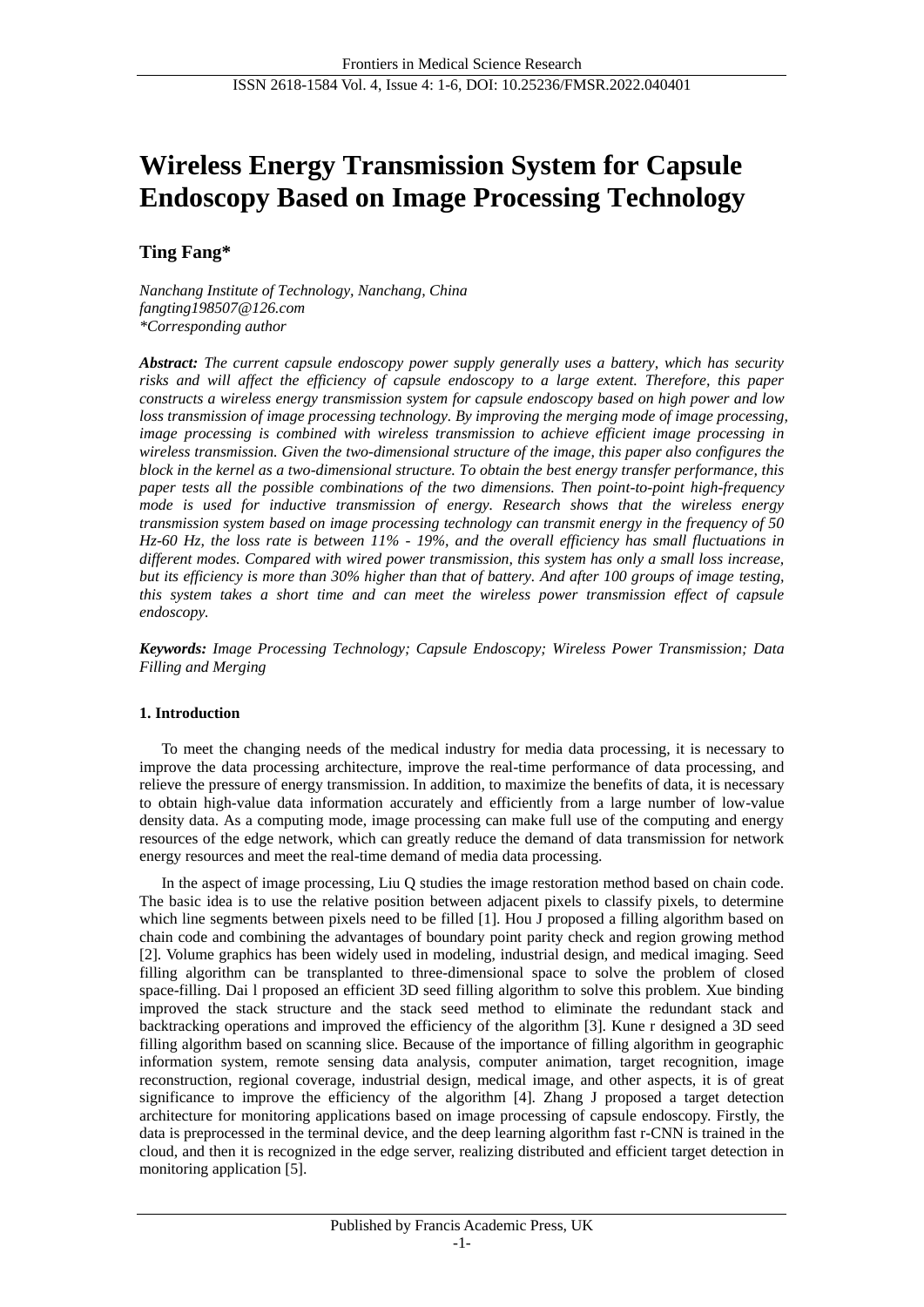## ISSN 2618-1584 Vol. 4, Issue 4: 1-6, DOI: 10.25236/FMSR.2022.040401

The object of image wireless energy transmission is a general object without category, and the object is required to have a complete and closed boundary. Its research fields are mainly divided into local region detection, salient object detection, and object recommendation status. Among them, Bing (binarized normalized gradients) proposed by Zou x is a data-driven object boundary generation algorithm, which can detect the boundary box of potential objects at the speed of 300 frames per second on the resource lightweight terminal, and can easily distinguish the object and background in the image by using this algorithm [6]. However, in practical application, there will be positioning deviation. Based on this, this paper adds the correction process of the positioning box to improve the accuracy of positioning.

In this paper, a wireless energy transmission system for capsule endoscopy is constructed based on high power and low loss transmission of image processing technology. The image processing technology is studied. By improving the merging mode of image processing, image processing is combined with wireless transmission to achieve efficient image processing in wireless transmission. Given the two-dimensional structure of the image, this paper also configures the block in the kernel as a two-dimensional structure. To obtain the best energy transfer performance, this paper tests all the possible combinations of the two dimensions. Then point-to-point high-frequency mode is used for inductive transmission of energy.

#### **2. Image Transmission and Unit Processing Algorithm**

#### *2.1. Image Transmission in Network*

From the perspective of image processing, capsule endoscopy image processing is a part of the network computing system and a supplement to cloud computing in the application of edge networks [7]. At present, the research on image processing of capsule endoscopy mainly focuses on the application of image processing architecture, resource virtualization, task unloading algorithm, and deep learning in the image processing system of capsule endoscopy [8]. As a computing-intensive task, deep learning needs a lot of computing resources, while the resources in the edge network are limited, so how to deploy the deep learning task to the capsule endoscopy image processing environment is worth studying [9]. The deep learning model on the terminal node is segmented, and the computing subtasks are unloaded to the edge server, to reduce the computing burden of the terminal node. However, network congestion occurs from time to time, which may cause the subtasks to be lost or exceed the deadline of the task [10]. In general, the edge server has more abundant resources, so this paper can consider putting the computing-intensive tasks on the edge server [11].

In this paper, multiple adaptive instance normalization (adain) residual network blocks are used in the generator to form the middle area, and the output of the image domain controller is used as the input style information of the residual network block. Adain is used to fuse the image content feature information and style feature information, preserve the original image content information, and increase the style diversity [12]. Adain is an improvement based on in, which aligns the mean and standard deviation of image content information and style information, to better fuse different image domain information. X is the content information of the image, y is the style information:

$$
AdalN_{jh} = \int_0^{\infty} dF_h(y) \int_0^y (y - x) dF_j(\text{IN}) \quad (1)
$$

$$
Y_{j} = \frac{\frac{1}{2u_{j}} \sum_{i=1}^{n_{j}} \sum_{r=1}^{n_{j}} |y_{ji} - y_{jr}|}{n_{j}^{2}}
$$
 (2)

#### *2.2. Wireless Transmission Unit Processing Algorithm*

The convolution operation of the down sampling of the selective transmission unit leads to the reduction of the image resolution. It is difficult to effectively increase the detailed feature information of the transferred image domain only by transferring the features extracted from the down sampling to the up sampling through the jump connection [13]. To solve this problem, this paper introduces the selective transmission unit (stu) to selectively transmit the features extracted from the down sampling to the up sampling according to the input relative attribute labels, to form fusion features, increase the detailed information of the migrated image domain, and reduce the chances of the irrelevant image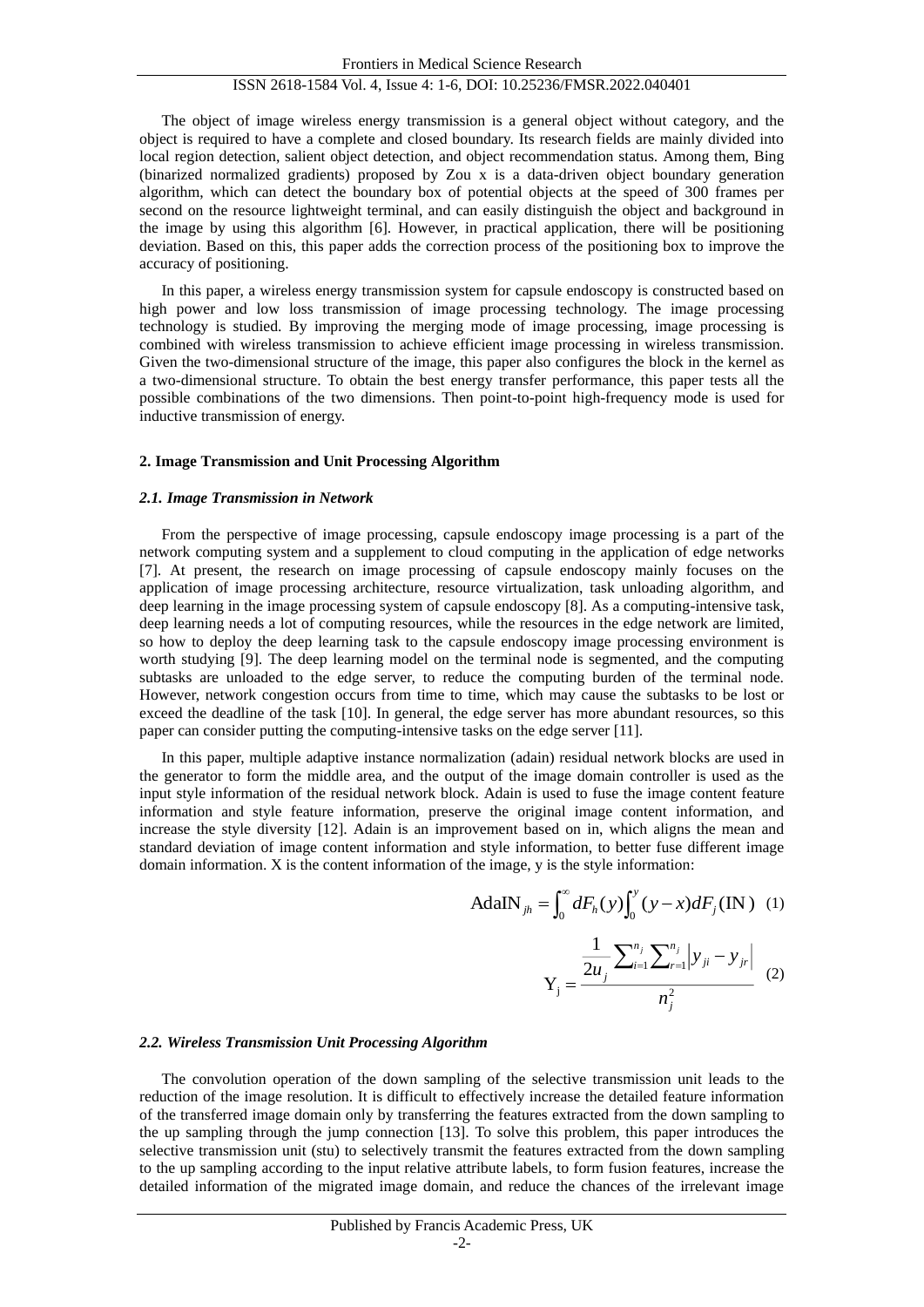## ISSN 2618-1584 Vol. 4, Issue 4: 1-6, DOI: 10.25236/FMSR.2022.040401

domain [14]. Stu is an improvement based on Gru. The model input is:

STU 
$$
_{jh}
$$
 = 
$$
\frac{\sum_{Z=1}^{h_j} \sum_{r=1}^{n_h} |y_{ji} - y_{hr}|}{GRU_j n_h (u_j + u_h)}
$$
 (3)

$$
GRU_{nb} = \sum_{j=2}^{k} \sum_{h=1}^{T_{\text{conv}}-1} G_{jh} (LZ_{j}S_{h} + p_{h} \text{IR}_{j}) \text{Conv}_{jh} \quad (4)
$$

IR is the repeat gate, LZ is the update gate, which is the splicing operation, tconv is the convolution, conv is the convolution, which is the Hamiltonian product, and E is the matrix addition:

$$
E_t = \sum_{j=2}^{k} \sum_{h=1}^{j-1} G_{jh} (p_j s_h + p_h s_j) D_{jh} (1 - D_{jh})
$$
 (5)

Due to the lack of detailed features in single scale discrimination, the overall migration image is slightly distorted; Multiscale overemphasizes the details of the background, resulting in obvious changes in the background and other irrelevant image domains of the whole migration image; Dual scale discrimination can identify the authenticity and category of the input image cooperatively, improve the accuracy of image detail feature determination, and improve the quality of the transferred image [15].

#### **3. Wireless Power Transmission Experiment of Endoscope**

#### *3.1 Methods*

In this paper, a wireless energy transmission system for capsule endoscopy is constructed based on the high-power and low-loss transmission of image processing technology. The image processing technology is researched, and the image processing and wireless transmission are combined to achieve efficient image processing in wireless transmission by improving the merging method of image processing.

#### *3.2 Wireless Energy Transmission for Endoscope*

Because of the two-dimensional structure of the image, this paper also configures the block in the kernel as a two-dimensional structure. To obtain the best energy transfer performance, this paper tests all possible combinations in two dimensions (the test range of each dimension is from 1 to 1024, but the maximum number of threads in a block is 1024, so some combinations such as 256 \* 8 are illegal combinations). Each thread in the GPU (graphics processing unit) implementation needs to read pixels, find the tag of the corresponding element in the root array with the pixel value as the subscript, and write different values to the pixels according to the tag. The image data and the root array are located in the global memory, so the algorithm performance is more sensitive to the global memory access efficiency.

There are two sources of input image data in the GPU merging process: the intermediate result filled by CPU (central processing unit) and the intermediate result filled by GPU. The work of the merging stage is to divide the pixels in the images filled with different tags into three categories according to the results of the union search algorithm: those connected with the image boundary, those not connected with the image boundary, and the original contour of the image, and then fill them into the background color, foreground color or remain unchanged. The image is divided into several blocks from top to bottom by CPU merging, and each thread is responsible for the inversion of pixels in an image. The GPU merge implementation starts a thread for each pixel, and the number of threads is determined by the image resolution. The biggest difference between the two is the number of pixels. The best number of seed/thread is 110 when the CPU is filled, so each pixel can be represented by 8bit; the best number of seed/thread is 32768, and the bit length is 16bit. The difference of image capacity between the two is one time, and the difference of root array length (equal to the number of seeds) is 300 times. Therefore, there are great differences in data transmission efficiency and GPU global memory access performance, resulting in different average speedups for the same algorithm. In this paper, the transmission unit effect evaluation experiments are carried out for 160000 to 200000 iterations. When the number of iterations reaches 200000, the model enters into a state of complete convergence, so 200000 iterations are selected as the final number of iterations. To achieve the best migration effect, this paper selects the dual scale discrimination and selects the original image and the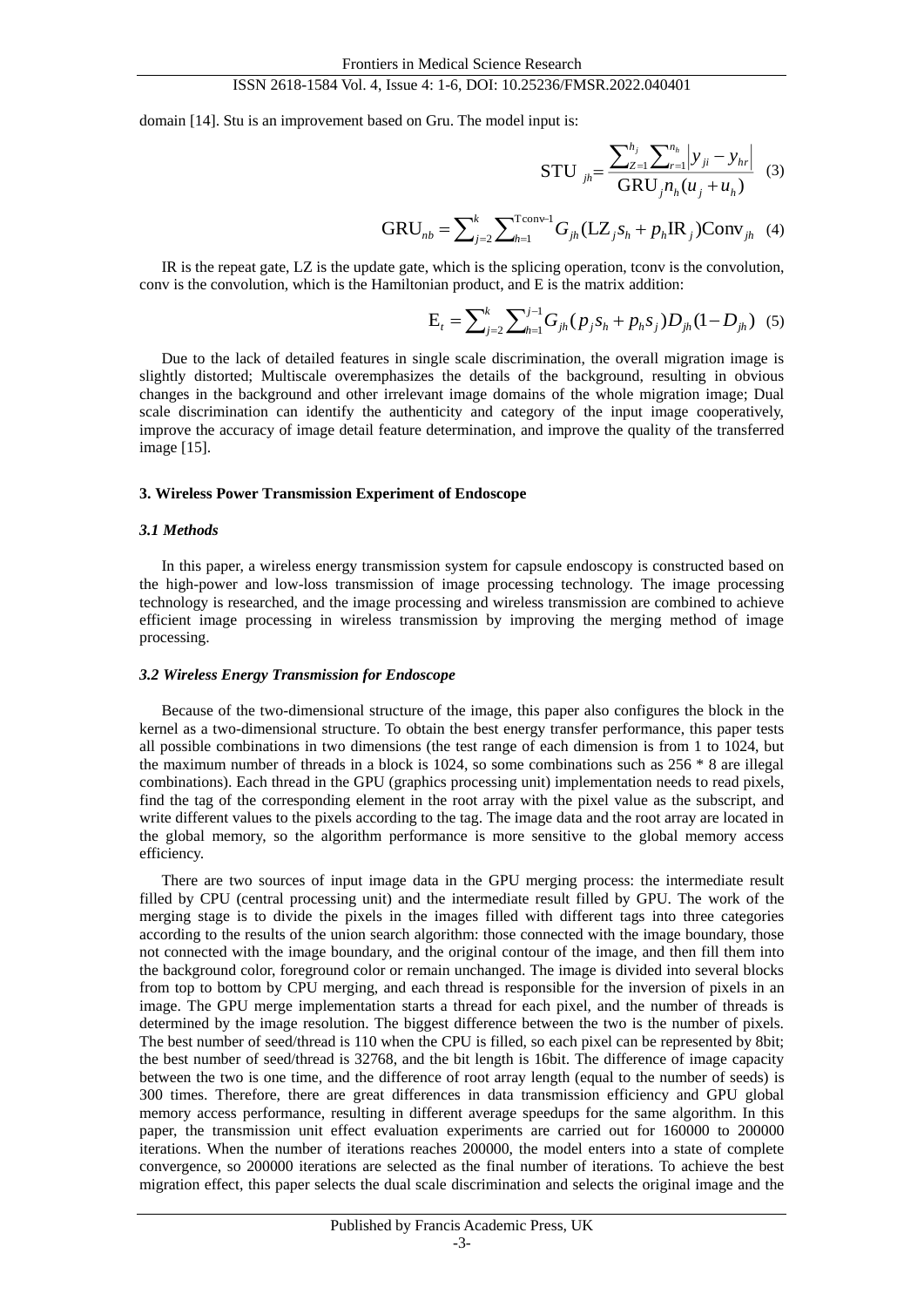average pooled image as the input of the discriminator.

## **4. Results and Discussion**



*Figure 1: Speedup of serial implementation*

This paper tests the performance of various schemes on the experimental platform, and calculates the speedup ratio of each scheme relative to the serial implementation, as shown in Figure 1. It can be seen that the performance of the parallel algorithm in the high-resolution image is much higher than that in low-resolution images. This is because the amount of data is small, and the benefits of multithreading are not enough to make up for the overhead of thread management. The speedup ratio of GPU + GPU combination is only slightly higher than 1, because the complex logical structure of the filling process is not suitable for the SIMT execution model of GPU. The combination of CPU + CPU and CPU + GPU achieves more than 3 times of speedup, which is higher than the performance of OpenCV implementation, so it has practical value. As the standard of speedup calculation, the serial algorithm uses a single thread and single stack to complete filling and inversion; as a measure of effectiveness, OpenCV uses functions to fill and invert images respectively.



*Figure 2: Time-consuming initialization and union search algorithm*

As shown in Figure 2, no matter which combination, the time-consuming of seed initialization and search algorithm only account for a very small proportion, and the time-consuming filling process is dominant. In the combination without GPU, the merge / reverse process takes the second place; in the combination using GPU, data transmission takes the second place of time-consuming, and merge / reverse process takes the third place. In practical application scenarios, such as pipeline work piece detection, it is often necessary to process batch images.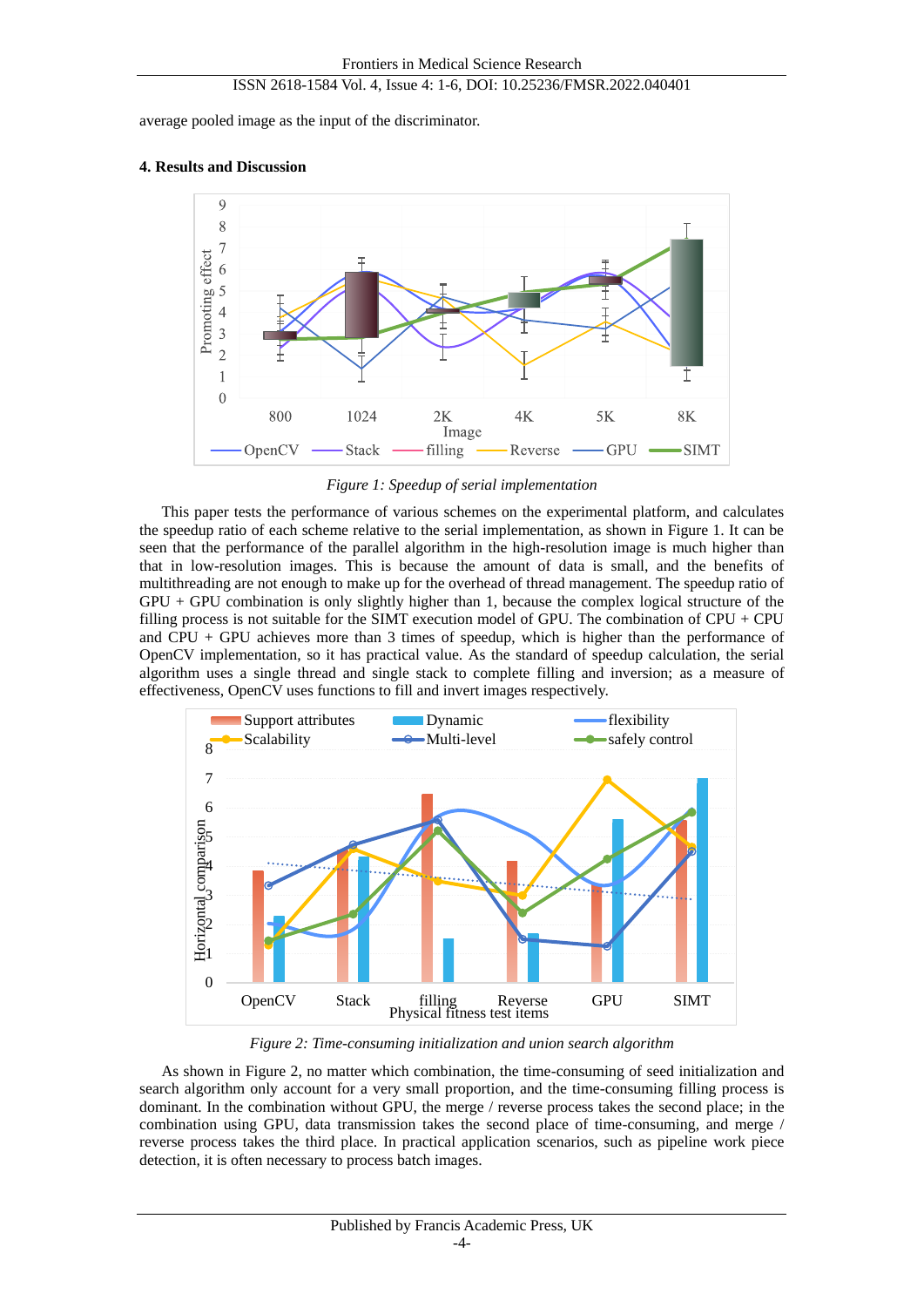| Item                  | OpenCV | <b>Stack</b> | Filling | Reverse | <b>GPU</b> | <b>SIMT</b> |
|-----------------------|--------|--------------|---------|---------|------------|-------------|
| Support attributes    | 3.83   | 4.54         | 6.47    | 4.16    | 3.38       | 5.57        |
| flexibility           | 2.03   | 1.83         |         | 5.18    | 3.34       | 5.96        |
| Dynamic               | 2.28   | 4.32         |         | 1.67    | 5.59       |             |
| Scalability           | 1.29   | 4.59         | 3.48    | 2.99    | 6.96       | 4.65        |
| Multi-level           | 3.33   | 4.73         | 5.58    | 1.49    | 1.25       | 4.5         |
| <b>Safely Control</b> | 1.44   | 2.35         | 5.21    | 2.39    | 4.24       | 5.84        |

*Table 1: Batch image processing time*

For the combination of filling and merging running on the same device, the batch image processing time is the superposition of single image processing time, as shown in Table 1. The combination of CPU and GPU run on heterogeneous platforms. For batch tasks, it has additional advantages, which makes it possible to further optimize the combination. The filling phase of the combination runs on the CPU, while the merging phase runs on GPU. For batch filling tasks, by reasonably arranging the execution sequence between two adjacent image processing steps, the combination can be optimized, heterogeneous platforms can be built as pipelines to further improve the processing efficiency.



*Figure 3: Transmission efficiency of the model*

As shown in Figure 3, the wireless energy transmission system based on image processing technology in this paper can transmit energy at the frequency of 50 Hz-60 Hz, the loss rate is between 11% - 19%, and the overall efficiency has a small fluctuation in different modes. Compared with wired power transmission, this system has only a small loss increase, but its efficiency is more than 30% higher than that of battery. And after 100 groups of image testing, this system takes a short time and can meet the wireless power transmission effect of capsule endoscopy. Compared with the single image filling/inversion two-stage serial implementation, the pipeline model can achieve an average performance improvement of 14.21% in the case of batch processing. The CPU is used in the filling phase of the combination, and the optimal seed / thread number range is 70 - 110. 8 bits are used to represent a pixel. Compared with the implementation of the GPU filling phase, it reduces the cost of data transmission between CPU and GPU.

## **5. Conclusion**

The image processing architecture of capsule endoscopy depends on different applications. For the application of target detection in capsule endoscopy image, to effectively use various computing resources of edge network system, this paper carries out the research of target detection based on the edge network architecture of "terminal network layer edge server layer cloud layer", and designs the application architecture, and the wireless communication environment is unstable, which is easy to cause data loss. Therefore, in the terminal network layer, the collected image will be initially detected for saliency, and then the different detection areas in the image will be compressed with different compression rates to reduce the energy loss of network transmission. In the edge server layer, the deep learning algorithm is implemented to recognize the image uploaded by the terminal node, and the data that need to be further mined and stored for a long time is uploaded to the cloud through the core network.